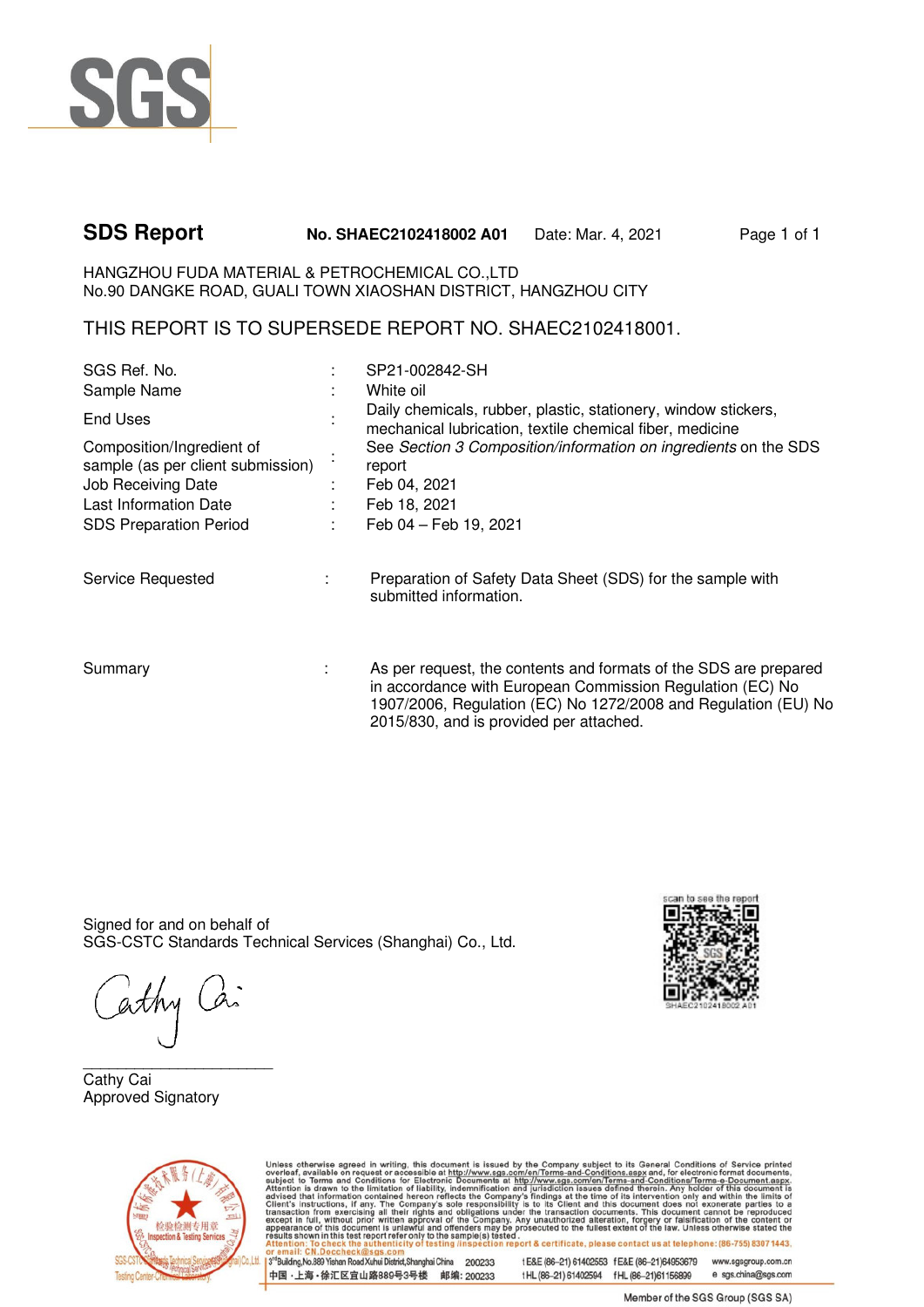$-EU$  –

## *Safety data sheet Regulation (EC) No. 1907/2006 and 1272/2008*

*Printing date 03.03.2021 Version number 2.0 Revision: 18.02.2021*

| * | <b>SECTION 1: Identification of the substance/mixture and of the company/undertaking</b>                                                                                                                                                                                                                                                                                                                                                                                                                                                              |
|---|-------------------------------------------------------------------------------------------------------------------------------------------------------------------------------------------------------------------------------------------------------------------------------------------------------------------------------------------------------------------------------------------------------------------------------------------------------------------------------------------------------------------------------------------------------|
|   | · 1.1 Product identifier<br>· Trade name: White oil<br>$\cdot$ CAS Number:<br>8012-95-1<br>$\cdot$ EC number:<br>232-384-2                                                                                                                                                                                                                                                                                                                                                                                                                            |
|   | $\cdot$ 1.2 Relevant identified uses of the substance or mixture and uses advised against<br>· Application of the substance / the mixture:<br>Daily chemicals, rubber, plastic, stationery, window stickers, mechanical lubrication, textile chemical fiber,<br>medicine                                                                                                                                                                                                                                                                              |
|   | · 1.3 Details of the supplier of the safety data sheet<br>· Manufacturer/Supplier:<br>HANGZHOU FUDA MATERIAL & PETROCHEMICAL CO.,LTD<br>No.90 DANGKE ROAD, GUALI TOWN XIAOSHAN DISTRICT, HANGZHOU CITY<br>Tel: 0571-82535268<br>E-mail: 626138149@qq.com<br>· Only Representative / other EU contact point: Not available<br>· Further information obtainable from: HANGZHOU FUDA MATERIAL & PETROCHEMICAL CO.,LTD                                                                                                                                    |
|   | · 1.4 Emergency telephone number:<br><b>GERMANY</b><br>Poison Center Berlin - Institute of Toxicology<br>Tel: +49 030 192 40<br>· 1.5 Reference Number: SP21-002842-SH; SHAEC2102418002 A01                                                                                                                                                                                                                                                                                                                                                           |
|   | <b>SECTION 2: Hazards identification</b>                                                                                                                                                                                                                                                                                                                                                                                                                                                                                                              |
|   | $\cdot$ 2.1 Classification of the substance or mixture<br>· Classification according to Regulation (EC) No 1272/2008<br>The substance is not classified according to the CLP regulation.<br>· Information concerning particular hazards for human and environment:<br>The product has not to be labelled due to the calculation procedure of Regulation (EC) No. 1272/2008.<br>· Classification system:<br>The classification is according to the latest edition of EU Regulation (EC) No. 1272/2008, and extended by<br>company and literature data. |
|   | 2.2 Label elements<br>· Labelling according to Regulation (EC) No 1272/2008 Not applicable<br>· Hazard pictograms Not applicable<br>· Signal word Not applicable                                                                                                                                                                                                                                                                                                                                                                                      |
|   | · Hazard-determining components of labelling: Not applicable<br>· Hazard statements Not applicable<br>· Precautionary statements Not applicable                                                                                                                                                                                                                                                                                                                                                                                                       |
|   | 2.3 Other hazards<br>· Results of PBT and vPvB assessment<br>· <b>PBT</b> : Not applicable<br>$\cdot v$ PvB: Not applicable                                                                                                                                                                                                                                                                                                                                                                                                                           |
|   | <b>SECTION 3: Composition/information on ingredients</b>                                                                                                                                                                                                                                                                                                                                                                                                                                                                                              |
|   |                                                                                                                                                                                                                                                                                                                                                                                                                                                                                                                                                       |
|   | $\cdot$ 3.1 Substances<br>· CAS No. Description<br>8012-95-1 Paraffin oils<br>$\cdot$ Identification number(s)<br>$\cdot$ EC number: 232-384-2                                                                                                                                                                                                                                                                                                                                                                                                        |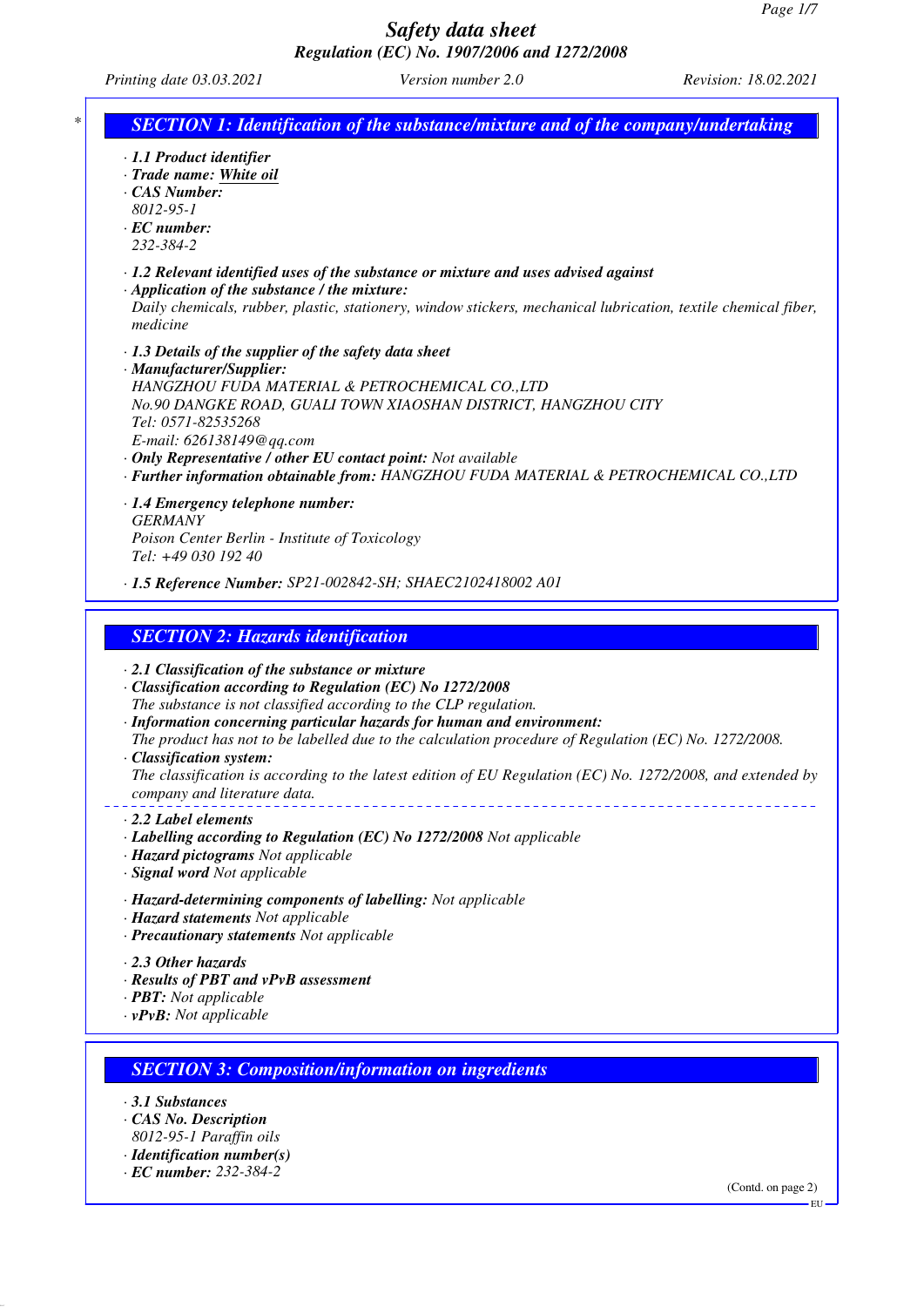*Printing date 03.03.2021 Version number 2.0 Revision: 18.02.2021*

(Contd. of page 1)

*Trade name: White oil*

*· Remark: This product contains substance Paraffin oils (CAS No.8012-95-1) 100% by weight.*

#### *SECTION 4: First aid measures*

*· 4.1 Description of first aid measures*

- *· After inhalation:*
- *Get off the scene quickly, take the airbreathe in fresh airbreathe some fresh air or go to a doctor. · After skin contact:*
- *If skin irritation continues, consult a doctor.*

*Wash with plenty of water and hand sanitizer*

- *· After eye contact: Flush eyes with plenty of water and seek medical attention.*
- *· After swallowing: vomit after drinking warm water and go to a doctor.*
- *· 4.2 Most important symptoms and effects, both acute and delayed No further relevant information available.*
- *· 4.3 Indication of any immediate medical attention and special treatment needed No further relevant information available.*

### *SECTION 5: Firefighting measures*

*· 5.1 Extinguishing media*

*· Suitable extinguishing agents: Use fire extinguishing methods suitable to surrounding conditions.*

*· 5.2 Special hazards arising from the substance or mixture No further relevant information available.*

- *· 5.3 Advice for firefighters*
- *· Protective equipment:*
- *Mouth respiratory protective device.*

*Wear fully protective suit.*

#### *SECTION 6: Accidental release measures*

*· 6.1 Personal precautions, protective equipment and emergency procedures*

*Ensure adequate ventilation. Keep away from ignition sources. Use respiratory protective device against the effects of fumes/dust/aerosol. Avoid contact with eyes. Avoid contact with skin.*

- *· 6.2 Environmental precautions: Dilute with plenty of water.*
- *· 6.3 Methods and material for containment and cleaning up: Absorb with liquid-binding material (sand, diatomite, acid binders, universal binders, sawdust). Dispose contaminated material as waste according to item 13.*
- *· 6.4 Reference to other sections See Section 7 for information on safe handling. See Section 8 for information on personal protection equipment. See Section 13 for disposal information.*

### *SECTION 7: Handling and storage*

*· 7.1 Precautions for safe handling Ensure good ventilation/exhaustion at the workplace. Keep receptacles tightly sealed. Keep away from heat and direct sunlight. Prevent formation of aerosols.*

(Contd. on page 3)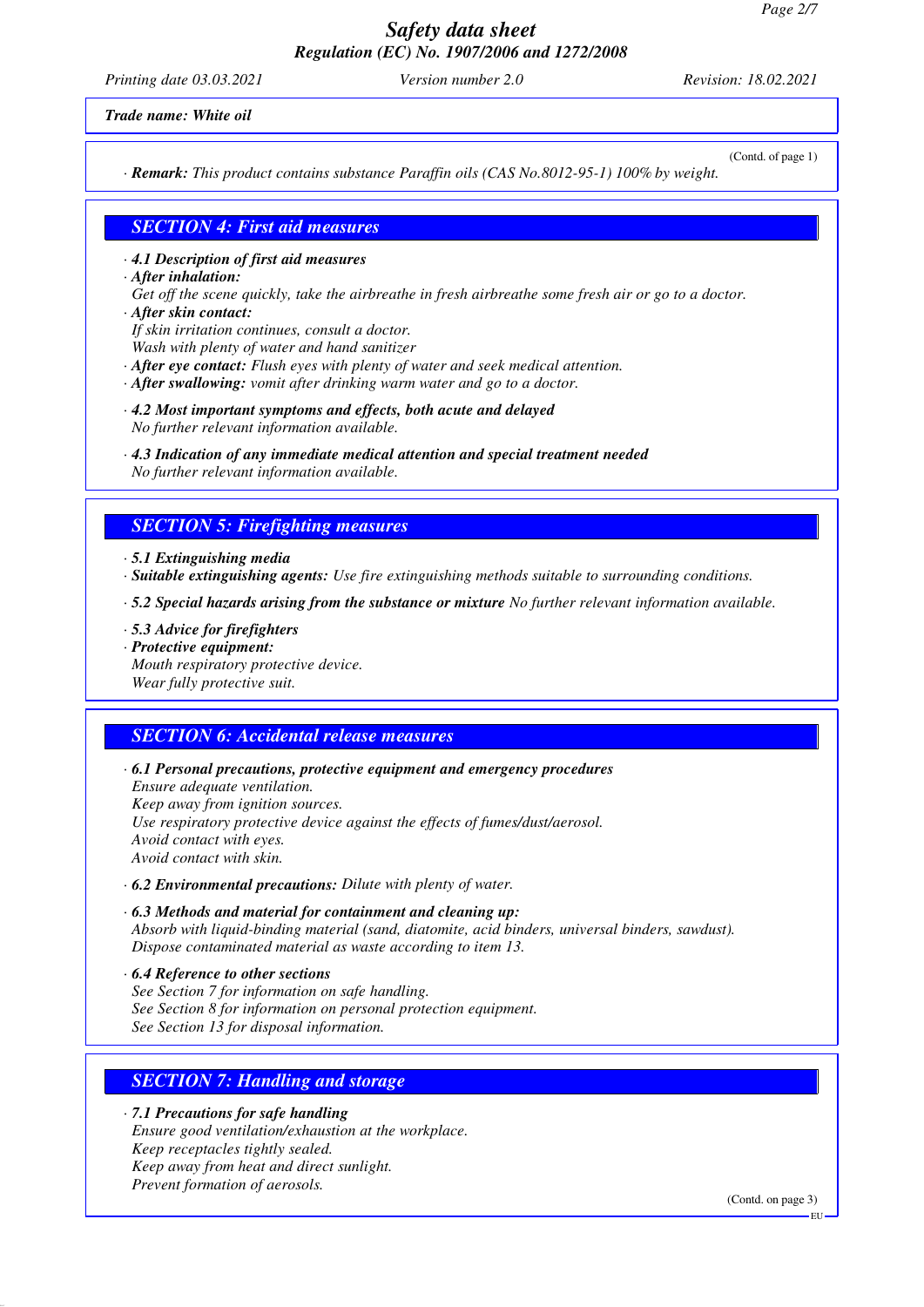*Printing date 03.03.2021 Version number 2.0 Revision: 18.02.2021*

(Contd. of page 2)

#### *Trade name: White oil*

*Avoid contact with skin and eyes.*

- *For the general occupational hygienic measures refer to section 8.*
- *· Information about fire and explosion protection: Normal measures for preventive fire protection.*

*Keep respiratory protective device available.*

*· 7.2 Conditions for safe storage, including any incompatibilities:*

- *· Requirements to be met by storerooms and receptacles: Store in a cool location.*
- *· Information about storage in one common storage facility: Store away from foodstuffs. Store away from flammable substances. Protect from humidity and water.*
- *· Further information about storage conditions: Store in cool, dry conditions in well sealed receptacles. Prevent exposure or leakage near temperature sources.*
- *· 7.3 Specific end use(s) No further relevant information available.*

### *SECTION 8: Exposure controls/personal protection*

- *· 8.1 Control parameters*
- *· Ingredients with limit values that require monitoring at the workplace:*
- *The product does not contain any relevant quantities of materials with critical values that have to be monitored at the workplace.*
- *· DNELs: Data not available*
- *· PNECs: Data not available*
- *· Additional information: The lists valid during the making were used as basis.*
- *· 8.2 Exposure controls*
- *· Based on the composition shown in Section 3, the following measures are suggested for occupational safety measure:*
- *· Appropriate engineering controls: See Section 7 for information about design of technical facilities.*
- *· Personal protective equipment:*
- *· Respiratory protection: Suitable respiratory protective device recommended.*
- *· Protection of hands:*



*Protective gloves*

*The glove material has to be impermeable and resistant to the product/ the substance/ the preparation. Due to missing tests no recommendation to the glove material can be given for the product/ the preparation/ the chemical mixture.*

*Selection of the glove material on consideration of the penetration times, rates of diffusion and the degradation*

*· Material of gloves:*

*The selection of the suitable gloves does not only depend on the material, but also on further marks of quality and varies from manufacturer to manufacturer.*

*· Penetration time of glove material:*

*The exact break through time has to be found out by the manufacturer of the protective gloves and has to be observed.*

- *· Eye protection: Goggles recommended during refilling*
- *· Environmental exposure controls:*

*Control measures must be made in accordance with Community environmental protection legislation.*

(Contd. on page 4)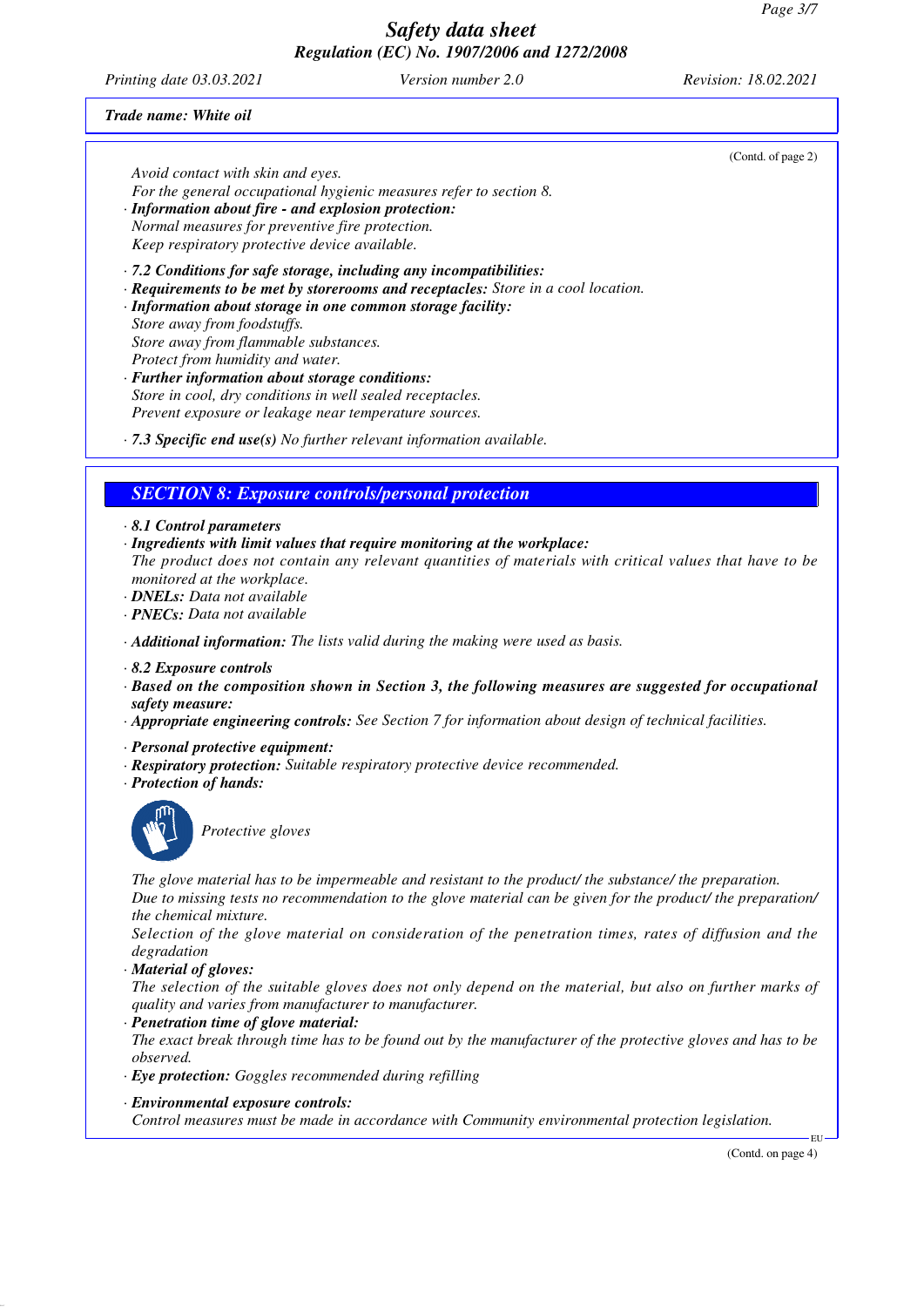*Printing date 03.03.2021 Version number 2.0 Revision: 18.02.2021*

(Contd. of page 3)

*Trade name: White oil*

*\* SECTION 9: Physical and chemical properties · 9.1 Information on basic physical and chemical properties · Appearance: Form: Liquid Colour: Colourless · Odour: Odorless or slightly oily · Odour threshold: Data not available. · pH-value: 7.0 (GB/T 259-88) · Melting point/freezing point: -30-20 °C · Initial boiling point and boiling range: 200-450 °C · Flash point: 187 °C (GB/T 261) · Flammability (solid, gas): Not applicable · Auto-Ignition temperature: 300-450 °C · Decomposition temperature: 200-450 °C · Self-igniting: Product is not selfigniting. · Explosive properties: Product does not present an explosion hazard. · Explosion limits: Lower: Data not available. Upper: Data not available. · Oxidising properties Data not available · Vapour pressure: Data not available. · Density: Data not available. · Relative density Data not available. · Vapour density Data not available. · Evaporation rate Data not available. · Solubility in / Miscibility with water: Insoluble · Partition coefficient: n-octanol/water: Data not available. · Viscosity: Dynamic: Data not available. Kinematic at 40 °C: 25.5 mm²/s · 9.2 Other information Open cup flash point: 195*ഒ *(ASTM D92)*

### *SECTION 10: Stability and reactivity*

*· 10.1 Reactivity No decomposition if used according to specification.*

*· 10.2 Chemical stability Stable under recommended storage conditions.*

*· 10.3 Possibility of hazardous reactions Combustible*

*· 10.4 Conditions to avoid Avoid exposure to open flames at high temperatures*

*· 10.5 Incompatible materials: Water*

*· 10.6 Hazardous decomposition products: No dangerous decomposition products known.*

(Contd. on page 5)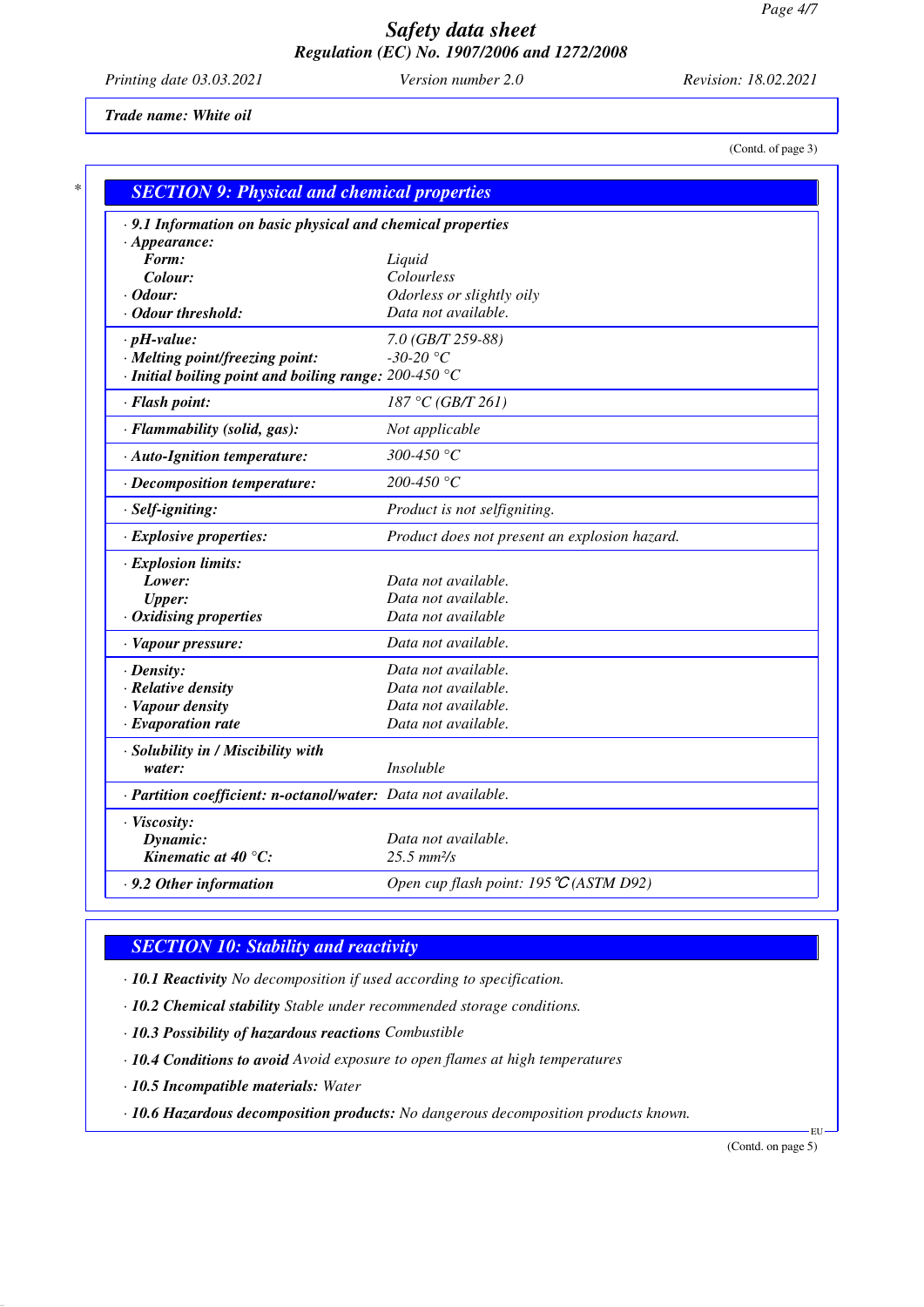*Printing date 03.03.2021 Version number 2.0 Revision: 18.02.2021*

(Contd. of page 4)

*Trade name: White oil*

### *SECTION 11: Toxicological information*

*· 11.1 Information on toxicological effects*

*· Acute toxicity Based on available data, the classification criteria are not met.*

*· LD/LC50 values relevant for classification:*

*8012-95-1 Paraffin oils*

*Oral LD50 22,000 mg/kg (mouse)*

*>24,000 mg/kg (rat)*

*· Skin corrosion/irritation: Based on available data, the classification criteria are not met.*

*· Serious eye damage/irritation: Based on available data, the classification criteria are not met.*

*· Respiratory or skin sensitisation: Based on available data, the classification criteria are not met.*

*· Germ cell mutagenicity: Based on available data, the classification criteria are not met.*

*· Carcinogenicity: Based on available data, the classification criteria are not met.*

*· Reproductive toxicity: Based on available data, the classification criteria are not met.*

*· STOT-single exposure: Based on available data, the classification criteria are not met.*

*· STOT-repeated exposure: Based on available data, the classification criteria are not met.*

*· Aspiration hazard: Based on available data, the classification criteria are not met.*

### *SECTION 12: Ecological information*

*· 12.1 Toxicity*

*· Aquatic toxicity: No further relevant information available.*

*· 12.2 Persistence and degradability No further relevant information available.*

*· 12.3 Bioaccumulative potential No further relevant information available.*

*· 12.4 Mobility in soil No further relevant information available.*

*· 12.5 Results of PBT and vPvB assessment*

*· PBT: Not applicable.*

*· vPvB: Not applicable.*

*· 12.6 Other adverse effects No further relevant information available.*

*· 12.7 Additional ecological information:*

*· General notes: Not hazardous for water.*

#### *SECTION 13: Disposal considerations*

*· 13.1 Waste treatment methods*

*· Recommendation Smaller quantities can be disposed of with household waste.*

*· Uncleaned packaging:*

*· Recommendation: Disposal must be made according to official regulations.*

### *SECTION 14: Transport information*

*· 14.1 UN-Number*

*· ADR/RID/ADN, IMDG, IATA Not applicable*

*· 14.2 UN proper shipping name · ADR/RID/ADN, IMDG, IATA Not applicable* 

(Contd. on page 6)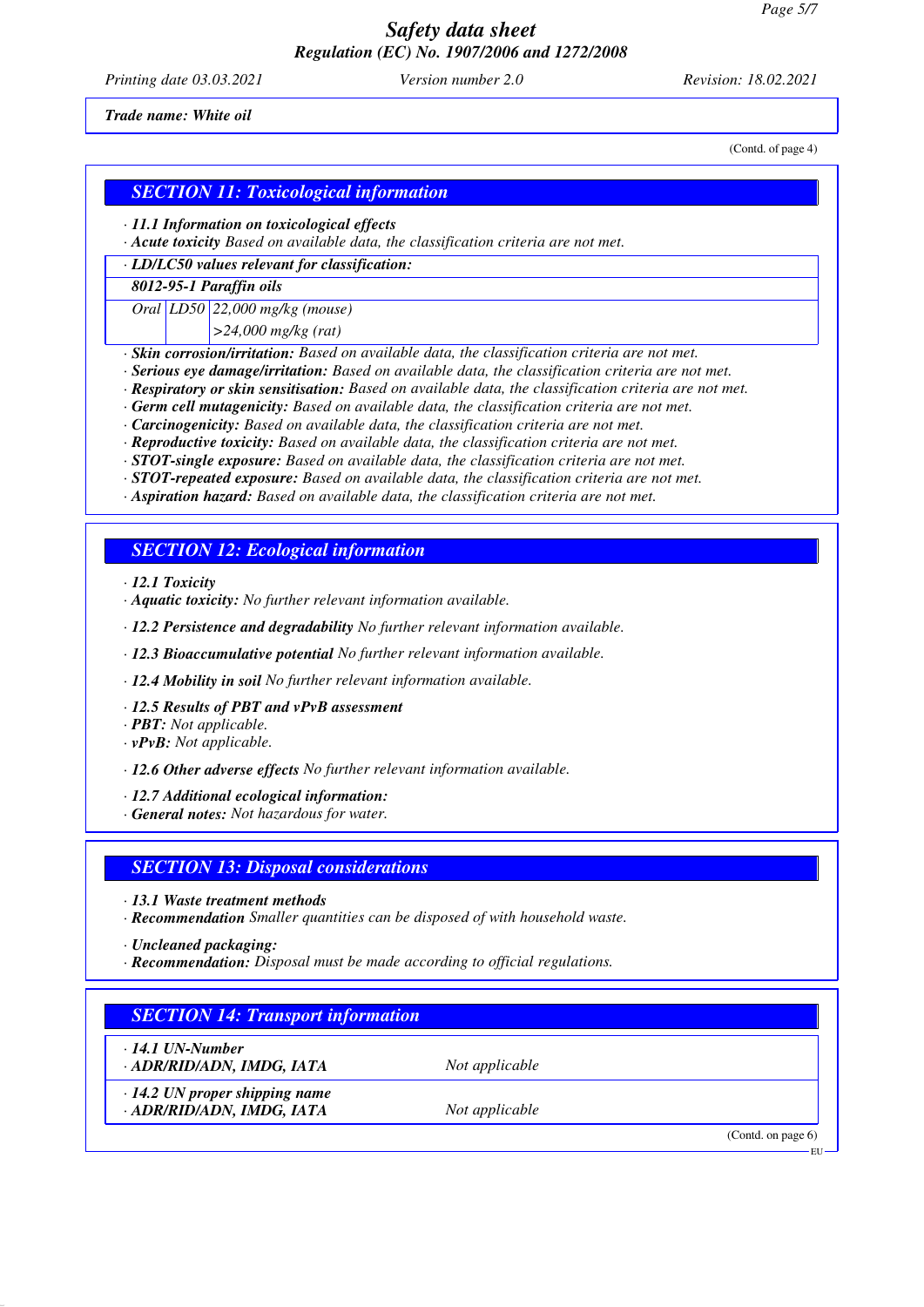Printing date 03.03.2021

Version number 2.0

Revision: 18.02.2021

Trade name: White oil

|                                                                                                              | (Contd. of page 5)                                  |  |
|--------------------------------------------------------------------------------------------------------------|-----------------------------------------------------|--|
| $\cdot$ 14.3 Transport hazard class(es)                                                                      |                                                     |  |
| · ADR/RID/ADN, IMDG, IATA                                                                                    |                                                     |  |
| · Class                                                                                                      | Not applicable                                      |  |
| · Label                                                                                                      | Not applicable                                      |  |
| $\cdot$ 14.4 Packing group<br>· ADR/RID/ADN, IMDG, IATA                                                      | Not applicable                                      |  |
| · 14.5 Environmental hazards                                                                                 | Not applicable.                                     |  |
| $\cdot$ 14.6 Special precautions for user                                                                    | Not applicable.                                     |  |
| $\cdot$ 14.7 Transport in bulk according to Annex II of<br><b>Marpol and the IBC Code</b><br>Not applicable. |                                                     |  |
| · 14.8 Transport/Additional information:                                                                     | Not dangerous according to the above specifications |  |
| · UN "Model Regulation":                                                                                     | Not applicable                                      |  |

### **SECTION 15: Regulatory information**

 $\cdot$  15.1 Safety, health and environmental regulations/legislation specific for the substance or mixture

- · MAK (German Maximum Workplace Concerntration)
- Substance is not listed.
- $\cdot$  Directive 2012/18/EU
- · Named dangerous substances ANNEX I Substance is not listed.
- · National regulations:
- · Waterhazard class: Generally not hazardous for water.
- · Other regulations, limitations and prohibitive regulations

· SVHC Candidate List of REACH Regulation Annex XIV Authorisation (19/1/2021)

Substance is not listed.

· REACH Regulation Annex XVII Restriction (25/1/2021)

See Section 16 for information about restriction of use.

Substance is not listed.

· REACH Regulation Annex XIV Authorization List (6/2/2020)

Substance is not listed.

· 15.2 Chemical safety assessment: A Chemical Safety Assessment has not been carried out.

### **SECTION 16: Other information**

The contents and format of this SDS are in accordance with Regulation (EC) No 1907/2006, 1272/2008 and Regulation (EU) No 2015/830.

#### **DISCLAIMER OF LIABILITY**

The information in this SDS was obtained from sources which we believe are reliable. However, the information is provided without any warranty, express or implied, regarding its correctness. The conditions or methods of handling, storage, use or disposal of the product are beyond our control and may be beyond our knowledge. For this and other reasons, we do not assume responsibility and expressly disclaim liability for loss, damage or expense arising out of or in any way connected with the handling, storage, use or disposal of the product. This SDS was prepared and is to be used only for this product. If the product is used as a component in another product, this SDS information may not be applicable.

(Contd. on page 7)

<sup>-</sup> FH